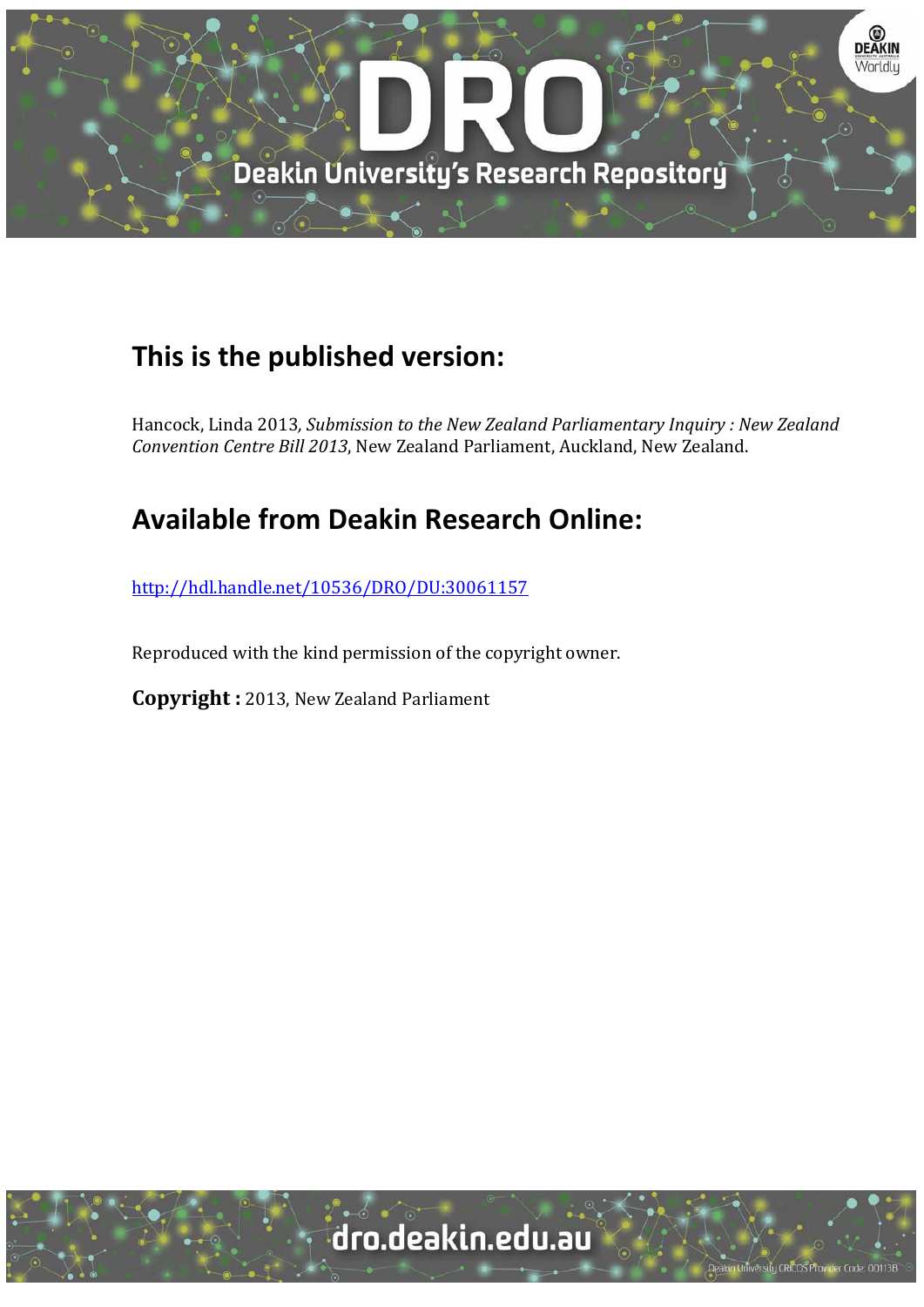To: Commerce Committee From: Prof. Linda Hancock

RE: New Zealand Convention Centre Bill 2013

This submission is from Prof. Linda Hancock of Deakin University, Melbourne, Australia. I offer the following comments in relation to the New Zealand Convention Centre Bill 2013

#### **Specific Comments:**

## **1. Concerns about the concessions granted to SkyCity Auckland casino**

*In return for the construction and operation of a \$402 million International Convention Centre (including construction and fit out of \$315 million) The Government has agreed to the following: •Extending SkyCity's Auckland casino licence, due for renewal in 2021, to 30 June 2048, and amending it to cover all of SkyCity's properties in Federal Street •Allowing an additional 230 "pokie" machines •Allowing 40 extra gaming tables •Allowing a further 12 gaming tables, with SkyCity able to swap each table for an automatic table game that seats up to 20 players •Allowing up to 17 per cent of electronic gaming machines to accept banknotes greater than \$20, but only in restricted areas •Allowing ticket-based and card-based cashless gambling across theAuckland casino (Ticket in-ticket out), with differential limits applied to the amounts that could be deposited and withdrawn*

#### **This section deals with:**

## • **The detrimental impact of increased gambling footprint of SkyCity Auckand (Auckland Casino) and expansion of gambling (electronic gaming machines, table games and automated gaming terminals)**

 Auckland Casino is not a destination casino in a remote location but a casino located in a prominent position in the largest city in New Zealand, in an area with a densely settled residential community, tourists and daily business commuters. It is thus easily accessible by foot, car and public transport. Expanded gambling facilities pose considerable risk to international and domestic university students, tourists, city dwellers and to other groups who are considered vulnerable to problem gambling. In these ciercimstances, the provisions in the Bill raise concerns about the impact of expanded gambling facilities being granted to SkyCity Auckland Casino, on increased incidence of risky and problem gambling. This is concerning in light of the fact that the NZ government Cabinet has acknowledged the likely impact on problem gambling:

'The increased opportunities for gambling may potentially increase the incidence of problem gambling, which is a significant health issue in New Zealand that affects some groups disproportionately and contributes to poverty and socio-economic inequalities' (p. 1).

Iternationally, impact studies link exposure to gaming machines with harms, especially in relation to vulnerable/disadvantaged population groups and to those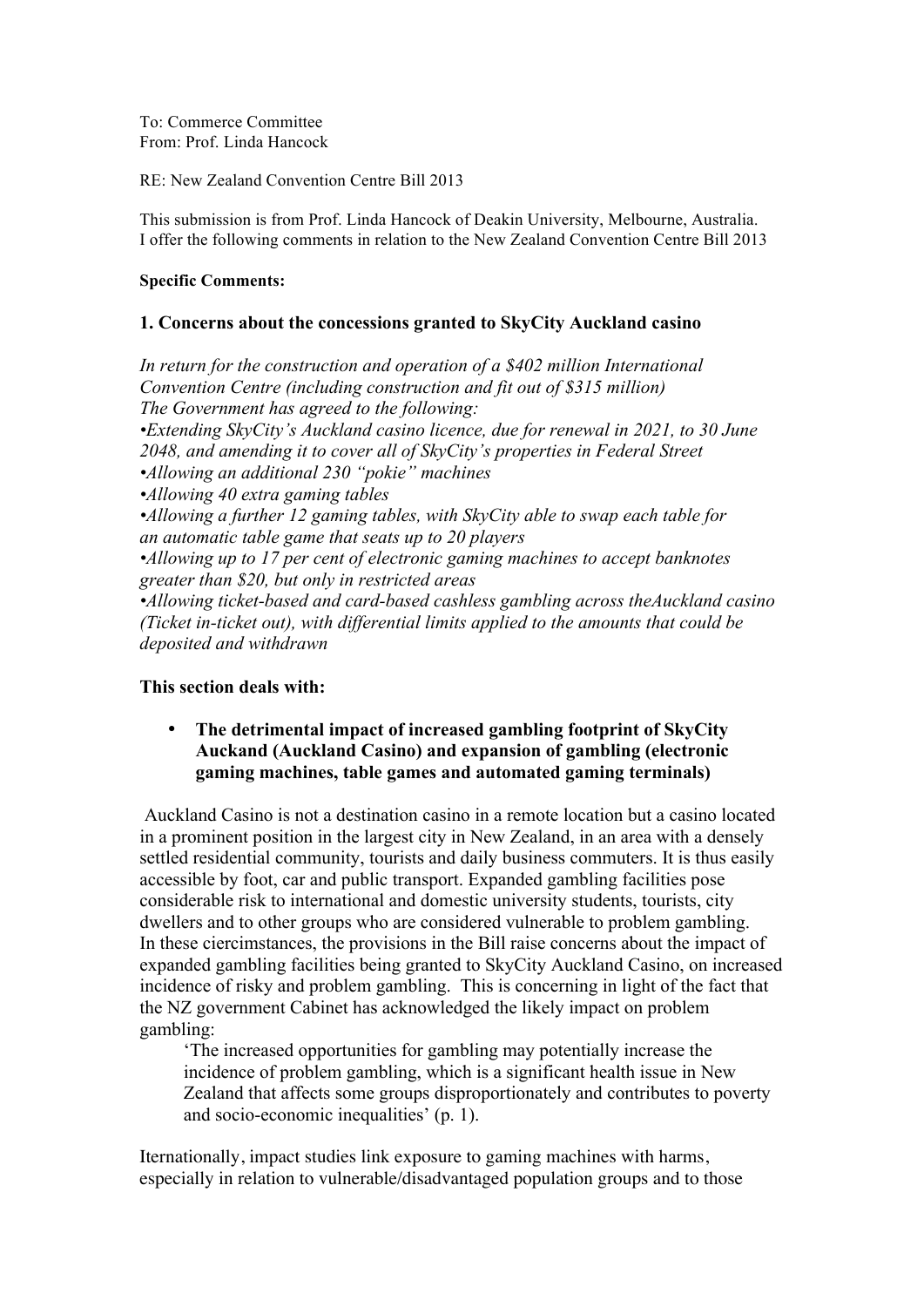living within two to five kilometers of venues<sup>1</sup> (Productivity Commission, 2010; Smith and Rubenstein, 2009). On the basis of research evidence on accessibility to gambling, the increase in gambling facilities will impact in terms of increased exposure to risky and problematic gambling for those from the Auckland suburbs surrounding the casino and given its size, accessibility and location, on the Auckland region.

# • **Allowing 12 gaming tables to be converted to automated table game consoles for 240 individual players**

Automated table games (for example, Rapid Roulette and Baccharat) are relatively new products that seem to be the latest addition to casino gambing product line-ups. For example, the Australian –manufactured StarGames has developed a fully automated roulette, Aussie Roulette, that uses touchscreen technology and a central controller.

They epitomise the platform of successful revenue-generating continuous automated console/individual player stations that has proven so successful with high-revenue generating electronic gaming machines [or in US terminology slots and video lottery terminals]. They are also the form of technology most associated with loss of control or player 'dissociation' that results in patrons going into 'the zone' of lack of control that results in them spending more time and money gambling than they intended. As the Australian Productivity Commission states:

Gaming machines dominate as the form of gambling where dissociation is most likely (figure 4.5) — which is a probable reflection of the continuous nature of play and the lack of social contact while playing (Blaszczynski and Nower 2007; Hing and Breen  $2002$ )<sup>2</sup>.

Table games have an element of sociality to them and can also enable dealers and pit bosses to observe player behaviour and to observe the signs of risk and problem play that are an integral part of the SkyCity Auckland Host Responsibility Program and the 32 or more Player Identification indicators that can trigger protective interventions.

These 'automated table games' only differ from electronic gaming machines in that they link any number of players to a central automated, semi automated or central dealer with the roulette wheel or cards (in the case of baccharat) appearing on a central screen and on individual players' consoles.

These machines are promoted by manufacturers as more efficient than table games in terms of revenue. At Crown Casino Melbourne the installation of over 250 of these terminals has been a resounding success in terms of revenue but has also been associated with significant reductions in floor staff as banks of 50 or more machines require at most only an announcer on a microphone. As StarGames promotion of the use of semi automated terminals at Crown

<sup>&</sup>lt;sup>1</sup> See Productivity Commission, 2010. Gambling Final Report, Productivity Commission, Melbourne; Smith, G. & Rubenstein, D. (2009). *Accountability and Social Responsibility in Ontario's Legal Gambling Regime, Final Report*. Ontario: Ontario Problem Gambling Research Centre. <sup>2</sup>

 $2$  Prouctivity Commission, 2010. Gambling Final Report, Melbourne. Productivity Commission.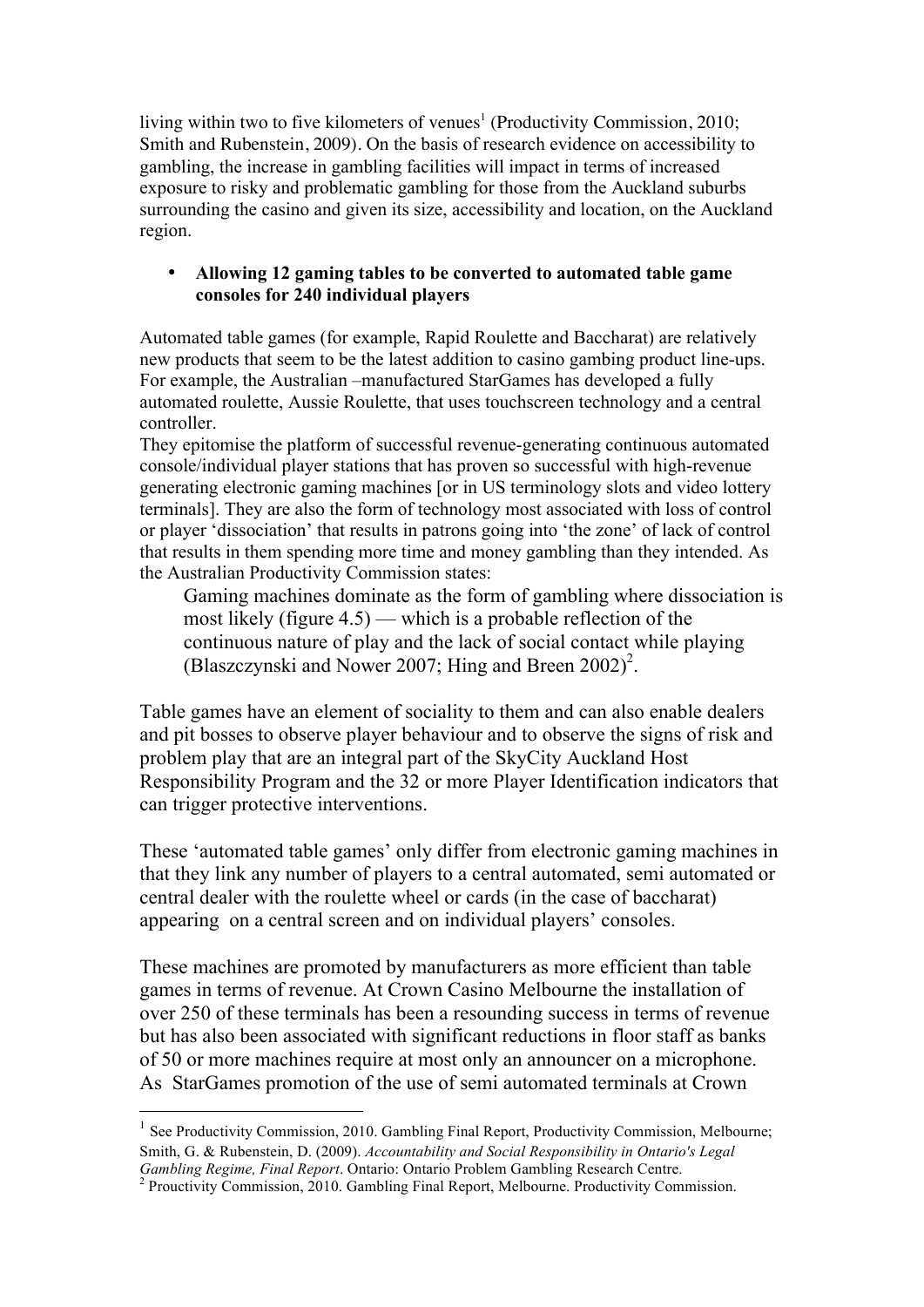#### Casino Melbourne says:

Crown, cognizant of its management agreement in Victoria, required a semi-automated game, so that it could be classified as a single table as opposed to a multi-terminal slot machine.

 "Our game of Rapid Roulette is different. We use a real roulette wheel and a real dealer. However, we have an advantage in that we automate the bet process, and add extra functionality.

 "Players can place their own bets via their own terminal. They don't have to place their chips on a table and find that some other player has grabbed their winnings,"

 Rapid Roulette at Crown, with 12 betting stations, is classified as a single table game according to the regulatory authorities in Victoria. The joint venture patent involving Crown and Stargames specifies that the game is based on the "dealer-determined game, dedicated to electronic betting at the table…".

 "We are still experimenting with different limits from \$1 to \$20, to establish the best mix," said Mr MacDonald. The maximum \$500 bet equates to a total outlay of \$30,000 per game if all spread betting options are taken. "To date, the \$10 and \$20 minimum outlay tables are performing extremely well,"

#### Of the product Kelly says:

Imagine a game that has the traditional qualities of roulette  $-$  the same odds, a real roulette wheel and dealer - the game of pure chance and excitement of the ball landing on a winning number. Add dedicated touchscreen terminals and extended betting features incorporated in a clever, imaginative patent application lodged in countries around the world – and the results are extraordinary.

 The new game of Rapid Roulette has been operating at Melbourne's Crown Casino for the past few months, attracting queues of both table game and slot players – and all the while, exceeding profitability of their American Roulette tables by more than 75%.

 Rapid Roulette's benefits have a flow-on effect. The compact unit reduces labour overheads for the casino by increasing the number of betting positions for each game. As it's semiautomated, there is optimal game play, with the spin rate jumping from an average 36 games per hour to 45. Floor space is also maximized, offering a modular choice of six to 24 terminals per game.

 Indeed, profitability is not the only reason to explain Rapid Roulette's winning streak. Players can also bet on slot options such as mystery jackpots, progressives – and even quinellas and trifectas, if they're racing enthusiasts. Perhaps most importantly, initial indications at Crown's 350 table, 2500 slot complex show that the players have taken to the game with an absolute passion<sup>3</sup>.

From the above it can be concluded that:

-the Bill, in permitting regulatory concessions for the introduction of new fast-loss technology automated 'table games' will result in the introduction of products marketed as more profitable (ie harmful) that result in reduced harm minimisation oversight by staff and reductions in the number of floor staff.

- The Bill makes no stipulation that any such machines need to be a compulsory part of the Focal player tracking system since this is voluntary and restricted to certain players.

 $\frac{1}{3}$  $3$  Kelly, J. 'New game revolutionizes roulette' Accessed August 10 2013 at: http://gamingfloor.com/features/Rapid\_Roulette.htm

Aussie companies spin a straight-up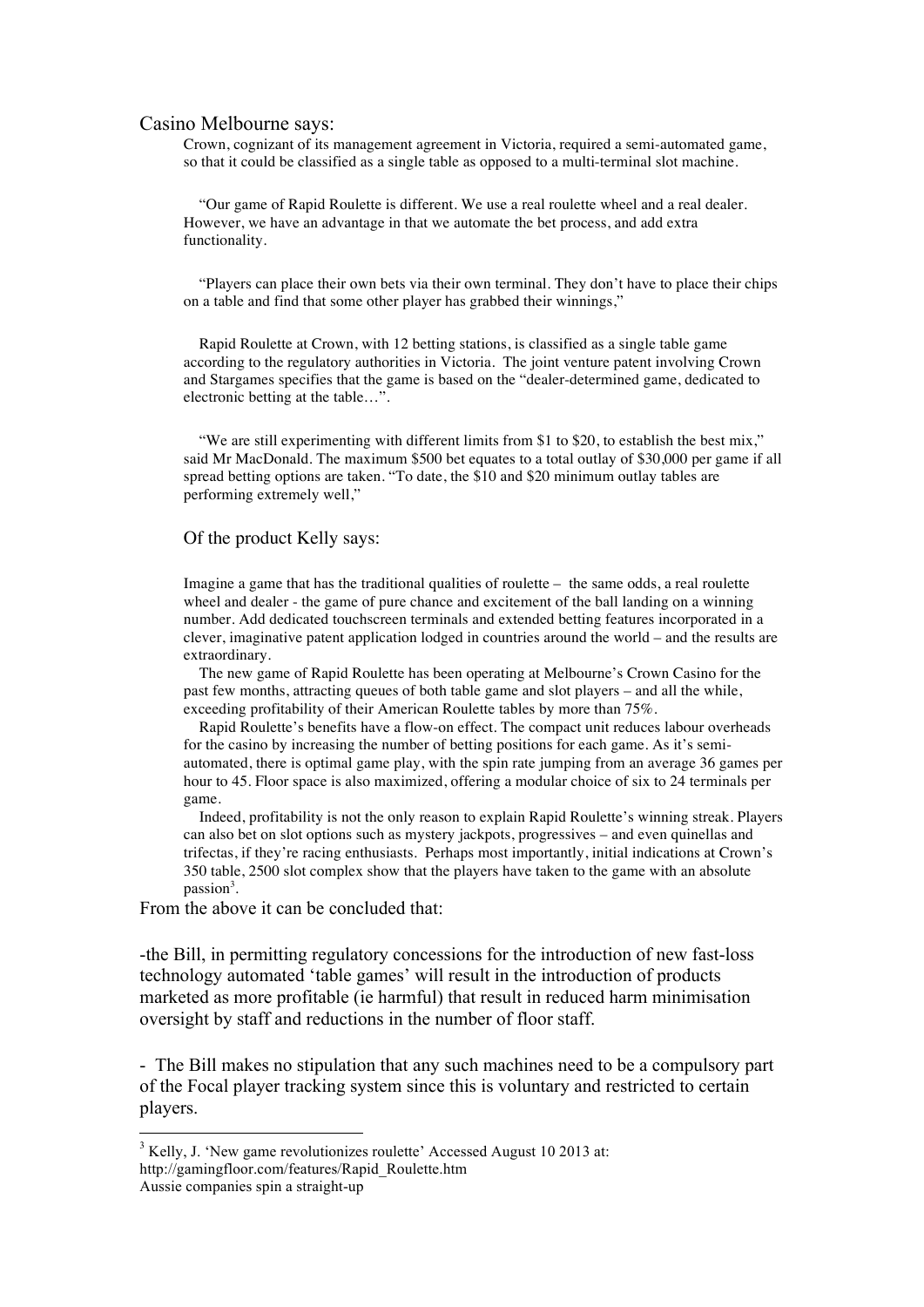## • **Allowing up to 17 per cent of electronic gaming machines to accept banknotes greater than \$20, but only in restricted areas**

De-regulating note acceptors anywhere in the casino is problematic from the point of view of harm minimization. As noted by the Productivity Commission:

(T)he capacity for regulation to be targeted at those with problems, or at risk of experiencing substantial harm, without much effect on recreational gamblers. The need to uphold the principle of self-responsibility is reduced if 'responsible' people can still freely undertake an activity without burdensome constraints. For instance, it is hard to see what degree of freedom is lost by a capacity to insert no more than \$20 of cash into a gaming machine while the credit balance is above \$20, as recommended by the Commission (chapter 11). Nothing stops a gambler inserting more money when the balance falls below \$20, and given their usual intensity of play, this will occur only rarely for 'responsible' gamblers. Indeed, it even increases the demand on them to behave responsibly by actively requiring them to think about the personal consequences of investing more. Where such a measure would act most would be on impulsive people spending continuously at very rapid rates (p. 3.14).

Allowing \$100 note acceptors will also to make money laundering more attractive. It is well recognised that casinos are frequently associated with money laundering and allowing \$100 note acceptors will increase the attractiveness of the casino to such activities.

## • **Allowing ticket-based and card-based cashless gambling across the Auckland casino (Ticket in-ticket out)**

Ticket-in ticket out is problematic from the point of view of tracking player behaviour as it is not part of card-based play and will therefore not be included in the Focal data analysis. If high limits are allowed for money in and money out via tickets in restricted areas, this will also attract money launderers as the ticket – out at values of \$5000 are very attractive to money launderers.

#### **2. Harm minimization measures that 'lack teeth'**

## • **A predictive model created by Focal Research which analyses loyalty data as a tool to identify players who are at risk from gambling harm;**

This is a model based on robust research that has been tested at various sites including Saskatchewan for which I provided international comment. However it will not have much power as a harm minimization tool if it is not implemented across the casino and for all patrons. In this respect if entry to the casino were to be via a player card for all patrons (with loyalty cards kept separate) then there would be a good fit with the current observation based indicators harm minimization host responsibility program. As laid out in the Bill, the Focal player tracking will be ad hoc and will not necessarily achieve the aim of harm minimization.

# • **A voluntary pre-commitment system whereby Single Terminal Gaming Machine players may elect to restrict the amount of time they play and/or the amount they spend on machines over a selected period;**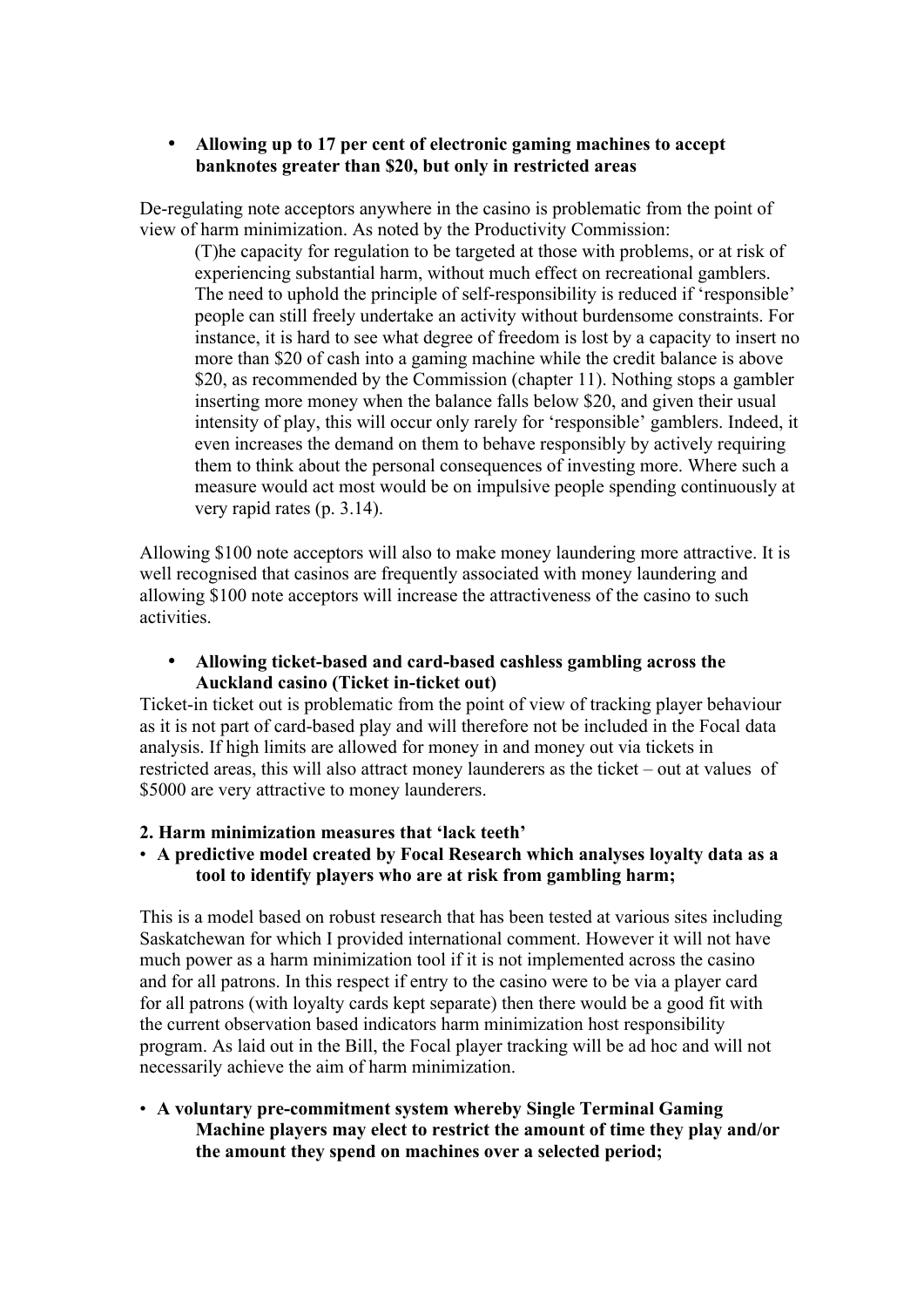As verified in Australian research (Productivity Commission 2010) for precommitment to be useful as harm minimization it should be mandatory and via a universal player ID (eg card) system. If modeled on the Crown Casino Melbourne Play Safe, this is largely ineffectual as players are told when they have reached their limit but are not stopped from playing on.

## • **A doubling of the number of Host Responsibility Executives employed at SKYCITY Auckland so as to provide 24hr/day, 7 day a week, coverage at the SKYCITY Auckland site**

The use of staff depends more on how they are organized and the effectiveness of the interventions are.

• A requirement that the issuance and redemption of Ticket In Ticket Out (TITO) tickets and some cashless gambling credit above \$500 in non-restricted areas is linked to suitable player identification. The specific detail concerning thresholds for player identification is set out in the Annex.

As argued above ticket in-ticket out is not a good system and attracts money laundering.

# **3. Impact of the proposal on Auckland City Council's 'sinking lid' policy on numbers of electronic gaming machines**

The proposal brokers a new convention centre in return for legislation that increases gambling opportunities, the size of the gambling floor area and the number of machines and tables at SkyCity Auckland Casino. By giving a long-range contract to 2048, the Bill undermines the provisions previously laid down under the Gambling Act 2003 mandating independent impact assessments as part of a regular process for reviewing the operator's suitability to continue to hold a casino license.

The Auckland City Council's Regional Development and Operations Committee adopted the Auckland Council New Zealand Racing Board (TAB) Venue Policy and the Auckland Council Class 4 Gambling (Pokie) Venue Policy effective from 24 July. This policy replaced that of the seven former councils to create a regionally consistent approach and places a sinking lid on the number of class – 4 EGMs and a cap on the number of dedicated TAB premises in Auckland<sup>4</sup>.

The current Auckland city Council policy of a sinking lid on the number of noncasino gaming machines aimed at decreasing the density of machines, was a response to concerns about the high level of gambling-related harms associated with gambling (an estimated at 10% of NZ gambling revenue came from Auckland in  $2010$ )<sup>5</sup>. From a public policy perspective, the proposal to expand the casino will directly undermine this policy. When Auckland city Council Council reviewed its gambling machine policy in 2010, '97 percent of the nearly 4000 submissions on the draft policy were in

<sup>4</sup> Auckland Council 'Gambling venue policies' Accessed July 2 2013 at

http://www.aucklandcouncil.govt.nz/en/planspoliciesprojects/councilpolicies/gamblingvenuepolicies/P ages/home.aspx

 $5^{\circ}$  Cooke, M. 2010. 'Shift on sinking lid', East & Bays Courier, 2 April 2010, citing Problem Gambling Foundation CEO Graeme Ramsey.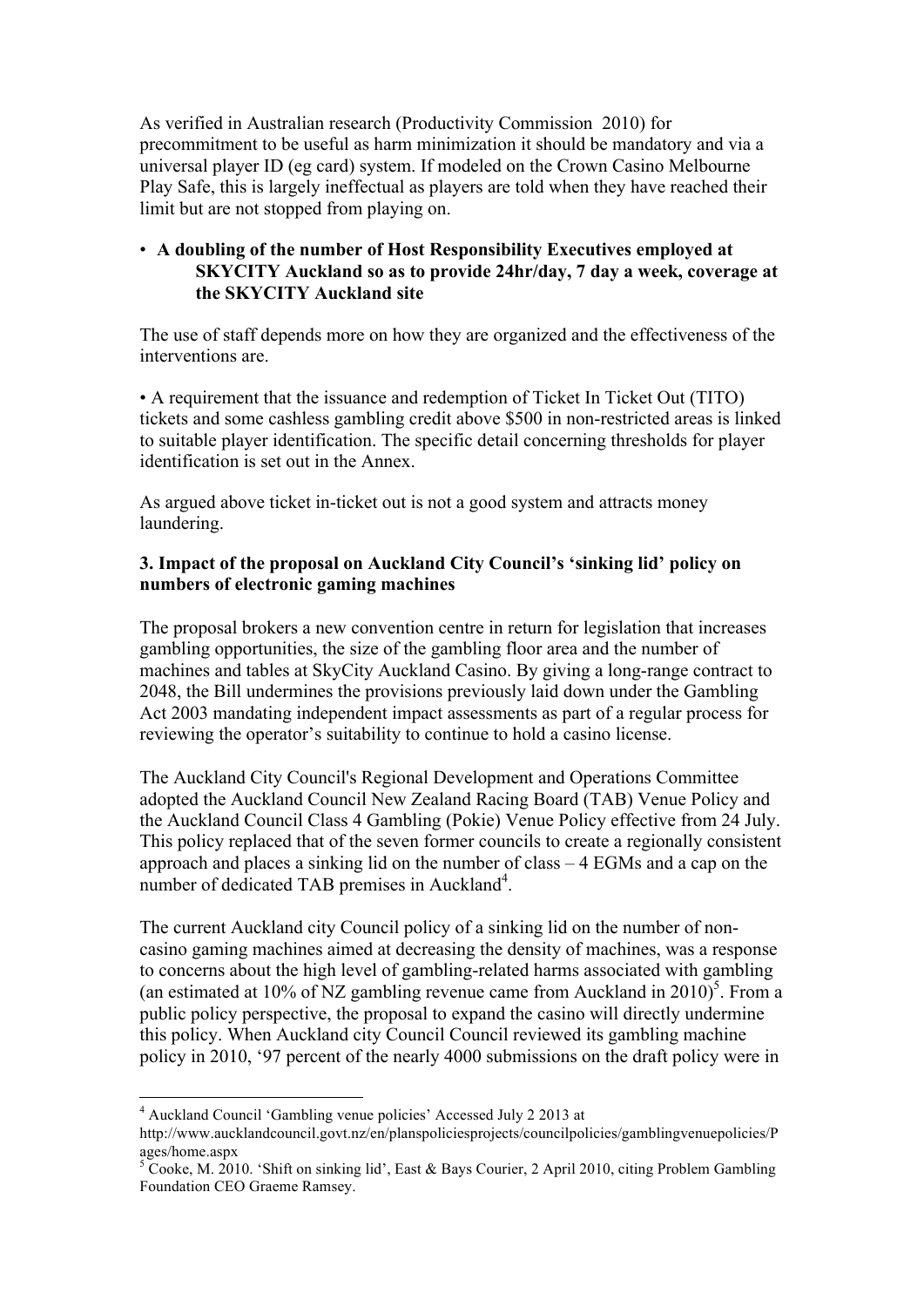favour of retaining the sinking lid approach<sup>-6</sup>. Auckland City Council quotes a reduction of machines in class-4 venues from over 5200 in 2004 to 4054 in March 2013<sup>7</sup>. To then grant an increase of 470 additional EGMs to Sky City Casino under the International Convention Centre Bill is a step backwards that will exacerbate the risk of gambling-related harms for those whom the sinking lid policy is meant to protect.

## **4. Impact of Extending the License to 2048**

The Government has agreed to extend the SkyCity Auckland Casino licence, due for renewal in 2021, to 30 June 2048.

New Zealand currently has a sytem of casino regulation that is acknowledged international best practice by the Australian Productivity Commission in its 2010 international review and by international gambling research experts<sup>8</sup>. SkyCity Auckland Casino is currently subject to mandatory independent assessments of the social and economic impact of the Auckland casino under secton section 134(3) of the Gambling Act 9

S.134 Application for renewal of casino venue license.

#### **(1) The holder of a casino venue licence may apply to the Gambling Commission to renew the licence.**

(2) An application under subsection (1) must be—

(a) made in the period that is at least 1 year but not more than 2 years before the date on which the licence is due to expire; and

(b) on the relevant form; and

(c) accompanied by a casino impact report.

(3) A casino impact report must be prepared by a person approved by the Commission as independent of the applicant, and must—

(a) report on the expected social and economic effects on the local and regional areas affected by the operation of the casino, and on New Zealand generally, of—

- (i) the continued operation of the casino; and
- (ii) the closure of the casino; and

<sup>6</sup> Figures attributed to City Vison councillor Cathy Casey in Cooke, M. (2010) 'Shift on sinking lid', East & Bays Courier, 2 April 2010.

 $<sup>7</sup>$  Howarth, 2009 p. 5 and Auckland City Council Meeting, August 13, 2013 Item 9 Auckland Plan</sup> Committee, 'New Zealand International Convention Centre Bill – Auckland Council Submission, p. 14. Accessed August 14, 2013.

https://www.google.com.au/#fp=971f53ad680182e3&q=auckland+city+council+submission+on+sky+ city+casino+to+gambling+commission

<sup>&</sup>lt;sup>8</sup> See for example, Delfabbro, P. 2013, 'SkyCity Auckland: Host Responsibility Programme: Submission to Gambling Commission, New Zealand, January.

<sup>9</sup> Parliamentary Counsel Office, New Zealand Legislation, Gambling Act 2003, at http://www.legislation.govt.nz/act/public/2003/0051/latest/DLM209306.html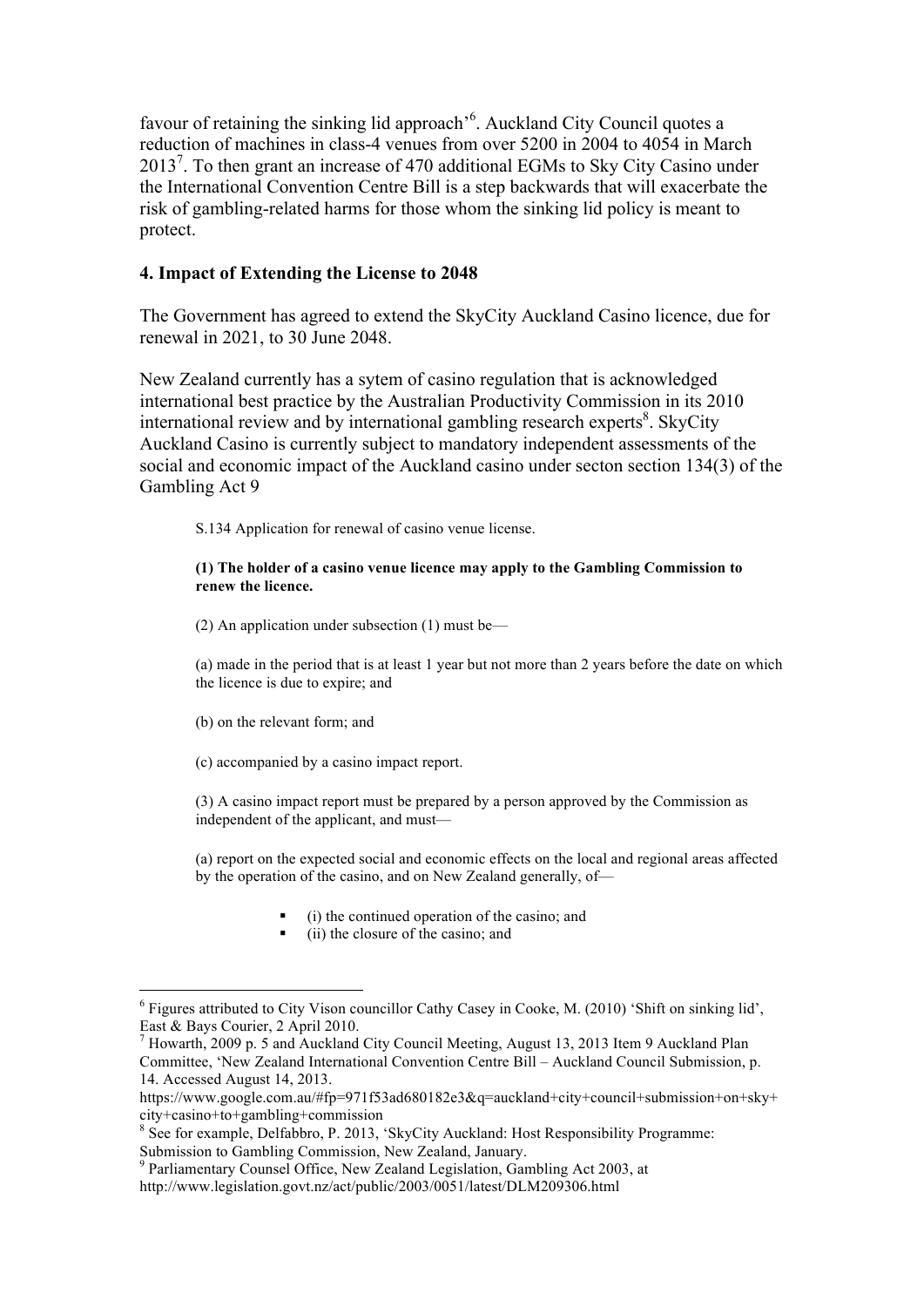(b) report on matters identified by the Gambling Commission.

(4) The Gambling Commission may specify the research to be undertaken in preparing a casino impact report.

(5) The applicant for renewal of a casino venue licence must pay for the casino impact report.

#### **136 Information and matters to be considered**

**Before deciding whether to renew a casino venue licence, the Gambling Commission must consider—**

**(a) the application; and**

**(b) the casino impact report; and**

**(c) any additional information or evidence provided by the applicant or person with a significant influence at the Gambling Commission's request; and**

**(d) any written submissions and other written and oral evidence; and**

**(e) the compliance record of the applicant and persons with a significant influence; and**

**(f) any views conveyed by a local authority after an opinion poll or community consultation process; and**

**(g) the results of investigations under section 125.**

Under the Act as it stands, reviews of the operating license would be due in 2021 and 203610. Extending the Auckland Casino license to 2048 as outlined in the draft Bill would remove the opportunity for the Gambling Commission to assess an independent report on the social and economic impact of the casino and for community stakeholders to put their views to the Gambling Commission concerning the operation of the casino and its social and economic impacts. This would in particular, impact on community stakeholders such as Auckland City Council and would directly undermine the intent of the current Gambling Act 2003; which outlines a rigorous process involving a casino impact report prepared by an independent third party, but paid for by the license holder, which reports on the expected social and economic effects of the operation of the casino, both locally and regionally if the casino is allowed to continue operation or if it were to close. In other words, the draft Bill takes away both the process and the option of withdrawal of license by giving overall precedence to a license up to 2048. The public protections lost by extension of the license would be considerable and would undermine the capacity for regulators to enforce consumer protection and public health measures that may be merited. The extension of the licence which is currently to 2021 to June  $30<sup>th</sup>$  2048 appears to be in conflict with Cabinet's understanding that '(a) failure to fulfil its obligatios under its host responsibility programme could lead to the suspension or cancellation of SkyCity's casino operator's licence'. What Cabinet seems to be saying is that it needs the Bill to have preeminence when concessions are inconsistent with the Gambling Act 2003 'or any regulations, rules or licences made or granted under that

<sup>&</sup>lt;sup>10</sup> Auckland City Council Meeting, 2013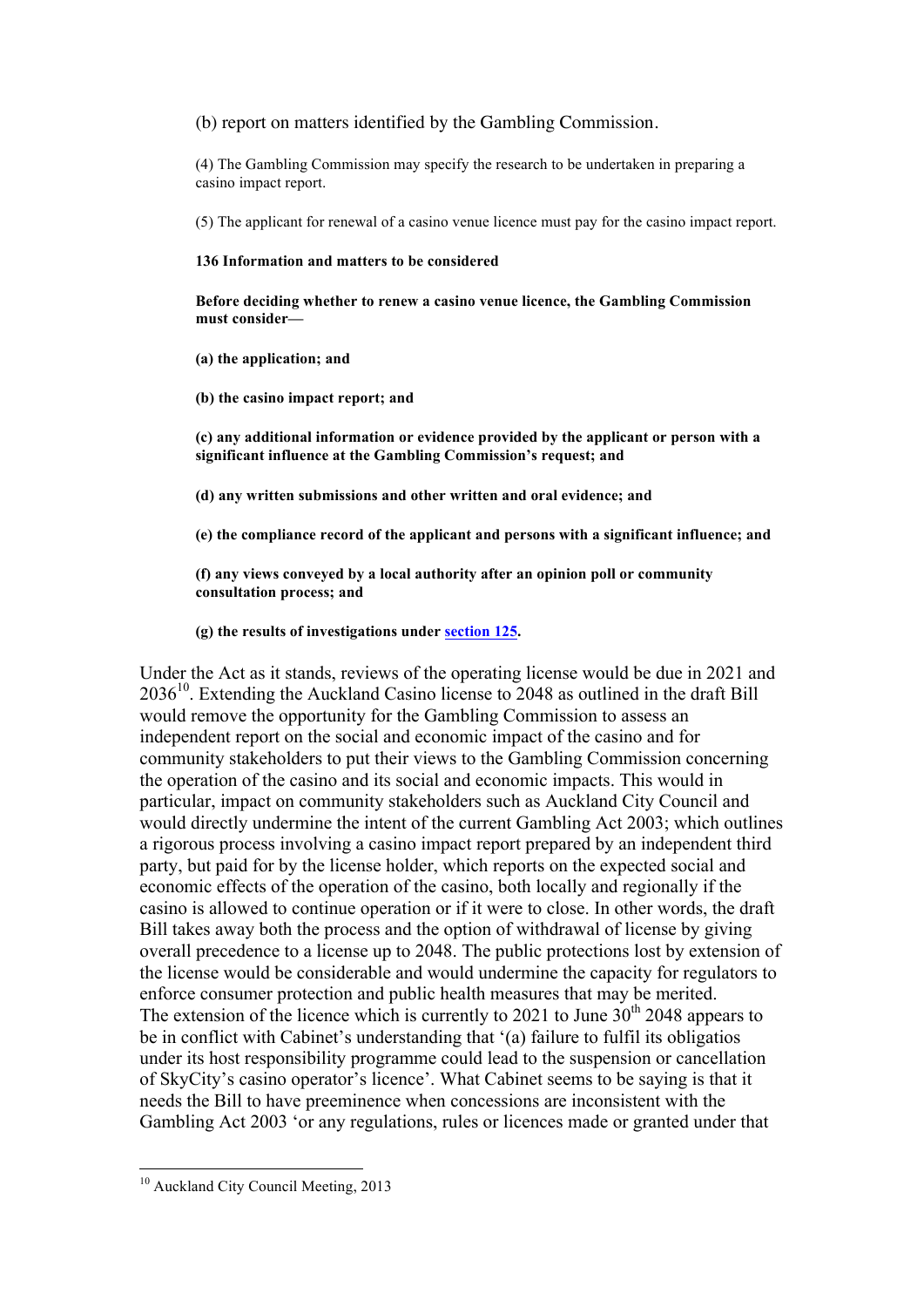Act<sup>11</sup>. The Cabinet brief acknowledges that 'the Bill is inconsistent with fundamental common law principle of equality before the law, to the extent that it modifies the Gambling Act 20013 to give effect to the regulatory concessions. However the Bill reflects a commercial arrangement whereby the Crown and SkyCity receive roughly equal benefit $^{12}$ .

Concerns about the concessions granted to SkyCity Auckland casino What does the agreement involve?

In return for the construction and operation of a \$402 million International Convention Centre (including construction and fit out of \$315 million)

The Government has agreed to the following:

•Extending SkyCity's Auckland casino licence, due for renewal in 2021, to 30 June 2048, and amending it to cover all of SkyCity's properties in Federal Street •Allowing an additional 230 "pokie" machines

•Allowing 40 extra gaming tables

•Allowing a further 12 gaming tables, with SkyCity able to swap each table for an automatic table game that seats

up to 20 players

•Allowing up to 17 per cent of electronic gaming machines to accept banknotes greater than \$20, but only in restricted areas

•Allowing ticket-based and card-based cashless gambling across theAuckland casino (Ticket in-ticket out), with differential limits applied to the amounts that could be deposited and withdrawn

The concessions will begin on the day the main construction contract is signed and apply for the length of the agreement between SkyCity and the Government, which is 35 years

…the agreement says that if the regulatory concessions are changed before the 35 year period is up, SkyCity will be compensated by the Government under the agreement $13$ .

# **Conclusion**

The Bill outlines the overarching purpose of the NZICC Agreement 'to provide economic benefits to New Zealanders'. It is really a form of PPP (Public Private Partnership) where the beneficiaries are said to be the Crown and SkyCity but the real payment comes from the losses of the (mainly) community members who will gamble on the expanded facilities outlined in the Agreement.

The Howeth International Convention and Exhibition Centre study (2009) established a clear business case for an international convention centre; with an optimistic

 $11$  Office of the Minister for Economic Development, July 8 2013, The Chair, Cabinet. New Zealand International Convention Centre Bill 2013: Approval for introduction, at para 5 to 8. Accessed August 20 at http://www.med.govt.nz/sectors-industries/regions-cities/pdf-docs-library/nz-internationalconvention-centre/information-release/cabinet-papers/NZICC-Bill-2013-Approval-for-introduction.pdf

<sup>&</sup>lt;sup>12</sup> Office of the Minister for Economic Development, 2013, The Chair, Cabinet at para 12.<br><sup>13</sup> International Convention Centre – Questions and Answers. Accessed August 19 at:

http://www.med.govt.nz/sectors-industries/regions-cities/pdf-docs-library/nz-international-conventioncentre/international-convention-centre-QA.pdf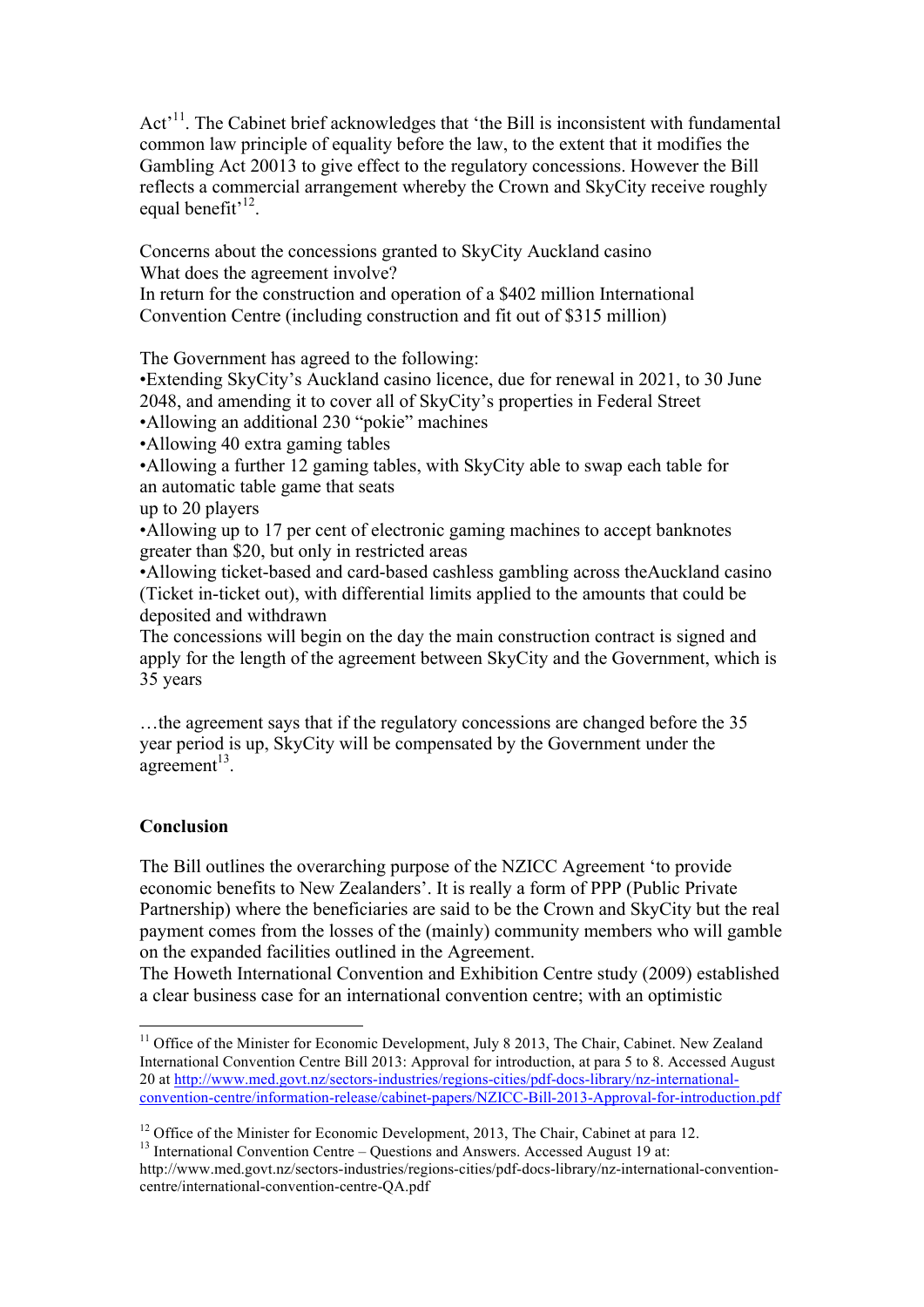benefit-cost ratio of 1.433 (which translates into a benefit to the economy of \$1.433 for ever \$1 spent) $^{14}$ .

 Aside from the short-term stimulus to jobs of the construction phase, a convention centre with capacity for 1000 delegates would create about 800 new jobs and attract up to 35 additional conferences of between 150 and 2500 delegates per year (an additional 22,000 additional international visitors and more than 200,000 extra visitor days, worth approximately \$85.4 million in tourism-related expenditure per year<sup>15</sup>. It is therefore questionable as to why this venture needs to be captured by gambling interests, which will also dictate the location. This points to the efficacy of a noncasino provider being able to tender for establishment of an International Convention Centre that could be run profitably without being part of the for-profit model based on expanded gambling machines/revenue.

<sup>&</sup>lt;sup>14</sup> Howarth, 2009, p. 5

 $^{15}$  Howeth, 2009, p. 5.